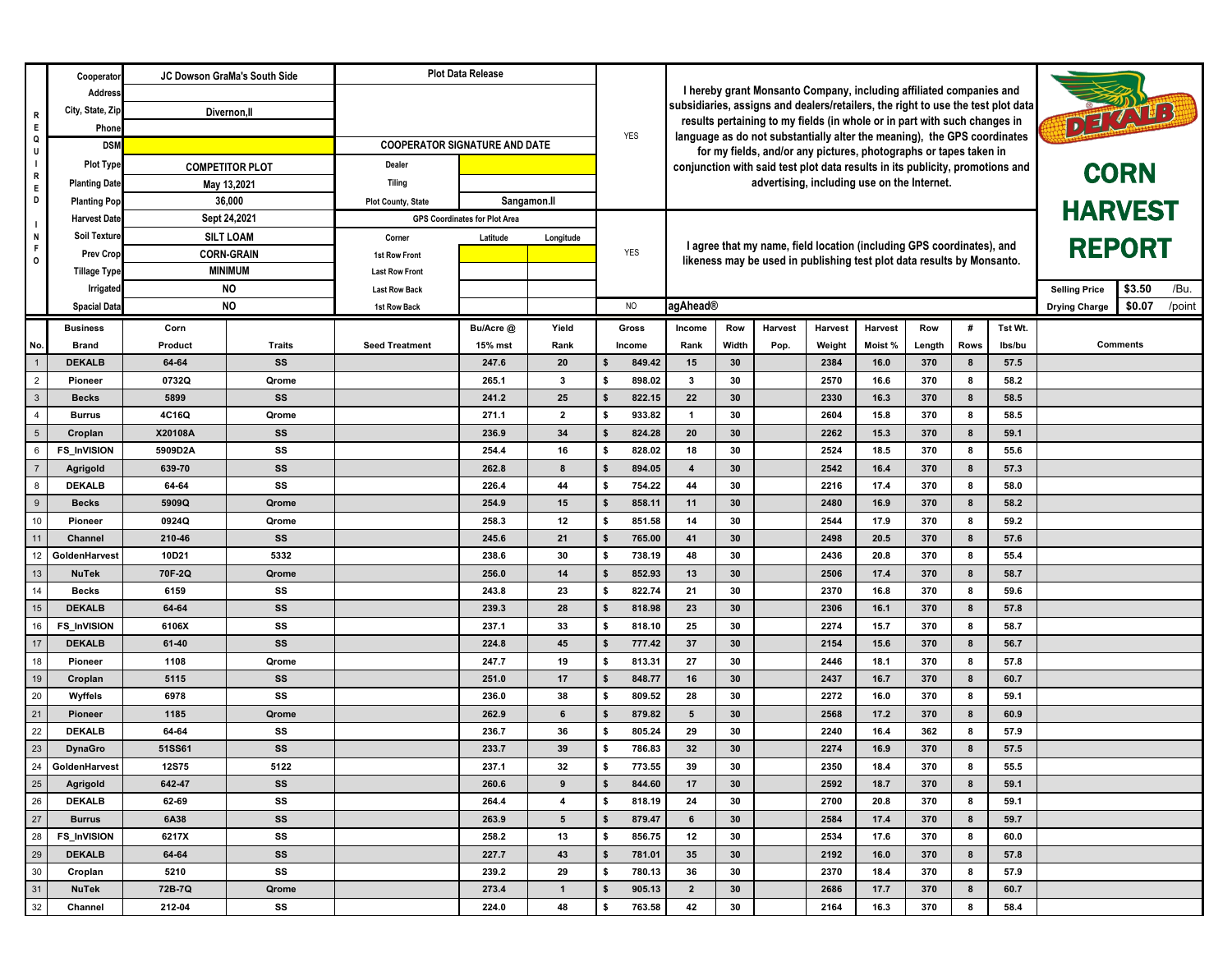|                     | Cooperator                                 | JC Dowson GraMa's South Side                                                      |                        | <b>Plot Data Release</b>                                                                                                                      |                                                     |                                                                                                                                                                         |                                      |                    |                                                                                              |          |                                                                          |              |              |            |        |              |                      |                                            |
|---------------------|--------------------------------------------|-----------------------------------------------------------------------------------|------------------------|-----------------------------------------------------------------------------------------------------------------------------------------------|-----------------------------------------------------|-------------------------------------------------------------------------------------------------------------------------------------------------------------------------|--------------------------------------|--------------------|----------------------------------------------------------------------------------------------|----------|--------------------------------------------------------------------------|--------------|--------------|------------|--------|--------------|----------------------|--------------------------------------------|
|                     | Address                                    |                                                                                   |                        |                                                                                                                                               |                                                     | I hereby grant Monsanto Company, including affiliated companies and                                                                                                     |                                      |                    |                                                                                              |          |                                                                          |              |              |            |        |              |                      |                                            |
| R                   | City, State, Zip                           | Divernon, II                                                                      |                        |                                                                                                                                               |                                                     | subsidiaries, assigns and dealers/retailers, the right to use the test plot data<br>DELAND<br>results pertaining to my fields (in whole or in part with such changes in |                                      |                    |                                                                                              |          |                                                                          |              |              |            |        |              |                      |                                            |
| E<br>Q              | Phone                                      |                                                                                   |                        |                                                                                                                                               |                                                     |                                                                                                                                                                         | YES                                  |                    |                                                                                              |          | language as do not substantially alter the meaning), the GPS coordinates |              |              |            |        |              |                      |                                            |
| U                   | <b>DSM</b>                                 |                                                                                   |                        | <b>COOPERATOR SIGNATURE AND DATE</b>                                                                                                          |                                                     |                                                                                                                                                                         |                                      |                    |                                                                                              |          | for my fields, and/or any pictures, photographs or tapes taken in        |              |              |            |        |              |                      |                                            |
| $\blacksquare$<br>R | <b>Plot Type</b>                           |                                                                                   | <b>COMPETITOR PLOT</b> | Dealer                                                                                                                                        |                                                     |                                                                                                                                                                         |                                      |                    | conjunction with said test plot data results in its publicity, promotions and<br><b>CORN</b> |          |                                                                          |              |              |            |        |              |                      |                                            |
| E                   | <b>Planting Date</b>                       |                                                                                   | May 13,2021            | <b>Tiling</b>                                                                                                                                 |                                                     |                                                                                                                                                                         |                                      |                    | advertising, including use on the Internet.                                                  |          |                                                                          |              |              |            |        |              |                      |                                            |
| D                   | <b>Planting Pop</b>                        | 36,000<br>Sept 24,2021<br><b>SILT LOAM</b><br><b>CORN-GRAIN</b><br><b>MINIMUM</b> |                        | <b>Plot County, State</b>                                                                                                                     | Sangamon.ll<br><b>GPS Coordinates for Plot Area</b> |                                                                                                                                                                         |                                      | <b>HARVEST</b>     |                                                                                              |          |                                                                          |              |              |            |        |              |                      |                                            |
| $\blacksquare$<br>N | <b>Harvest Date</b><br><b>Soil Texture</b> |                                                                                   |                        | Latitude<br>Corner                                                                                                                            |                                                     |                                                                                                                                                                         |                                      |                    |                                                                                              |          |                                                                          |              |              |            |        |              |                      |                                            |
| F                   | <b>Prev Crop</b>                           |                                                                                   |                        | 1st Row Front                                                                                                                                 |                                                     | Longitude                                                                                                                                                               | <b>YES</b>                           |                    | <b>REPORT</b><br>I agree that my name, field location (including GPS coordinates), and       |          |                                                                          |              |              |            |        |              |                      |                                            |
| $\mathsf{o}$        | <b>Tillage Type</b>                        |                                                                                   |                        | <b>Last Row Front</b>                                                                                                                         |                                                     |                                                                                                                                                                         |                                      |                    |                                                                                              |          | likeness may be used in publishing test plot data results by Monsanto.   |              |              |            |        |              |                      |                                            |
|                     | Irrigated                                  |                                                                                   | <b>NO</b>              | <b>Last Row Back</b>                                                                                                                          |                                                     |                                                                                                                                                                         |                                      |                    |                                                                                              |          |                                                                          |              |              |            |        |              | <b>Selling Price</b> | \$3.50<br>/Bu.                             |
|                     | <b>Spacial Data</b>                        |                                                                                   | <b>NO</b>              | 1st Row Back                                                                                                                                  |                                                     |                                                                                                                                                                         | NO                                   |                    | agAhead®                                                                                     |          |                                                                          |              |              |            |        |              | <b>Drying Charge</b> | \$0.07<br>/point                           |
| 33                  | Wyffels                                    | 7338                                                                              | SS                     |                                                                                                                                               | 259.5                                               | 10                                                                                                                                                                      | 868.18<br>S                          |                    | 8                                                                                            | 30       |                                                                          | 2534         | 17.2         | 370        | 8      | 57.5         |                      |                                            |
| 34                  | <b>DynaGro</b>                             | <b>53SS13</b>                                                                     | SS                     |                                                                                                                                               | 262.9                                               | $\overline{7}$                                                                                                                                                          | 872.30<br>\$                         |                    | $\overline{7}$                                                                               | 30       |                                                                          | 2580         | 17.6         | 370        | 8      | 59.7         |                      |                                            |
| 35                  | <b>Burrus</b>                              | 6Q76                                                                              | SS                     |                                                                                                                                               | 232.6                                               | 40                                                                                                                                                                      | 765.33<br>-9                         |                    | 40                                                                                           | 30       |                                                                          | 2294         | 18.0         | 370        | 8      | 58.4         |                      |                                            |
| 36                  | <b>DEKALB</b>                              | 64-64                                                                             | SS                     |                                                                                                                                               | 236.8                                               | 35                                                                                                                                                                      | 815.47<br>- \$                       |                    | 26                                                                                           | 30       |                                                                          | 2274         | 15.8         | 370        | 8      | 57.9         |                      |                                            |
| 37                  | Agrigold                                   | 643 52                                                                            | SS                     |                                                                                                                                               | 244.5                                               | 22                                                                                                                                                                      | 824.82<br>- 9                        |                    | 19                                                                                           | 30       |                                                                          | 2376         | 16.8         | 370        | 8      | 61.0         |                      |                                            |
| 38                  | Channel                                    | 213-93                                                                            | SS                     |                                                                                                                                               | 240.8                                               | 26                                                                                                                                                                      | 782.07<br>- \$                       |                    | 34                                                                                           | 30       |                                                                          | 2392         | 18.6         | 370        | 8      | 57.7         |                      |                                            |
| 39                  | <b>DEKALB</b>                              | 63-90                                                                             | SS                     |                                                                                                                                               | 250.9                                               | 18                                                                                                                                                                      | 860.57<br><b>S</b>                   |                    | 9                                                                                            | 30       |                                                                          | 2350         | 16.0         | 360        | 8      | 57.4         |                      |                                            |
| 40                  | Croplan                                    | 5370                                                                              | SS                     |                                                                                                                                               | 258.3                                               | 11                                                                                                                                                                      | -S<br>858.92                         |                    | 10                                                                                           | 30       |                                                                          | 2532         | 17.5         | 370        | 8      | 60.0         |                      |                                            |
| 41                  | Wyffels                                    | 7878                                                                              | SS                     |                                                                                                                                               | 241.2                                               | 24                                                                                                                                                                      | <b>S</b><br>798.64                   |                    | 30                                                                                           | 30       |                                                                          | 2370         | 17.7         | 370        | 8      | 59.3         |                      |                                            |
| 42<br>43            | <b>NK</b><br><b>DEKALB</b>                 | 1460<br>64-64                                                                     | 5222<br>SS             |                                                                                                                                               | 238.2<br>224.5                                      | 31<br>47                                                                                                                                                                | 773.57<br>- \$<br><b>S</b><br>738.64 |                    | 38<br>47                                                                                     | 30<br>30 |                                                                          | 2366<br>2214 | 18.6<br>18.0 | 370<br>370 | 8<br>8 | 55.0<br>56.1 |                      |                                            |
| 44                  | <b>FS_InVISION</b>                         | 6406X                                                                             | SS                     |                                                                                                                                               | 236.4                                               | 37                                                                                                                                                                      | 789.50<br>- \$                       |                    | 31                                                                                           | 30       |                                                                          | 2312         | 17.3         | 370        | 8      | 60.4         |                      |                                            |
| 45                  | Channel                                    | 214-22                                                                            | SS                     |                                                                                                                                               | 223.5                                               | 49                                                                                                                                                                      | 735.30<br>-9                         |                    | 49                                                                                           | 30       |                                                                          | 2204         | 18.0         | 370        | 8      | 58.5         |                      |                                            |
| 46                  | <b>DynaGro</b>                             | 54SS34                                                                            | SS                     |                                                                                                                                               | 229.8                                               | 41                                                                                                                                                                      | 760.90<br>-S                         |                    | 43                                                                                           | 30       |                                                                          | 2258         | 17.7         | 370        | 8      | 59.8         |                      |                                            |
| 47                  | GoldenHarvest                              | 14N11                                                                             | 5222                   |                                                                                                                                               | 199.3                                               | 54                                                                                                                                                                      | 609.72<br>- 9                        |                    | 55                                                                                           | 30       |                                                                          | 2048         | 21.3         | 370        | 8      | 54.8         |                      |                                            |
| 48                  | <b>Becks</b>                               | 6457                                                                              | SS                     |                                                                                                                                               | 240.2                                               | 27                                                                                                                                                                      | -S<br>741.63                         |                    | 45                                                                                           | 30       |                                                                          | 2456         | 20.9         | 370        | 8      | 57.0         |                      |                                            |
| 49                  | Wyffels                                    | 8148                                                                              | SS                     |                                                                                                                                               | 211.0                                               | 52                                                                                                                                                                      | 697.24<br>ŝ.                         |                    | 50                                                                                           | 30       |                                                                          | 2076         | 17.8         | 370        | 8      | 59.4         |                      | Different soil type                        |
| 50                  | <b>DEKALB</b>                              | 64-64                                                                             | SS                     |                                                                                                                                               | 196.3                                               | 55                                                                                                                                                                      | 654.16<br>- \$                       |                    | 52                                                                                           | 30       |                                                                          | 1922         | 17.4         | 370        | 8      | 57.3         |                      | Different soil type                        |
| 51                  | <b>DEKALB</b>                              | 65-84                                                                             | SS                     |                                                                                                                                               | 224.7                                               | 46                                                                                                                                                                      | 739.31<br>\$                         |                    | 46                                                                                           | 30       |                                                                          | 2216         | 18.0         | 370        | 8      | 58.2         |                      | Different soil type                        |
| 52                  | <b>Burrus</b>                              | 7W67Q                                                                             | Qrome                  |                                                                                                                                               | 221.4                                               | 50                                                                                                                                                                      | 686.66<br>-S                         |                    | 51                                                                                           | 30       |                                                                          | 2258         | 20.7         | 370        | 8      | 57.7         |                      | Different soil type                        |
| 53                  | Agrigold                                   | 645-16                                                                            | SS                     |                                                                                                                                               | 221.0                                               | 51                                                                                                                                                                      | 645.10<br>- \$                       |                    | 53                                                                                           | 30       |                                                                          | 2330         | 23.3         | 370        | 8      | 57.3         |                      | Different soil type                        |
| 54                  | NK                                         | 1661                                                                              | 5222A                  |                                                                                                                                               | 172.6                                               | 57                                                                                                                                                                      | 476.04<br>- \$                       |                    | 57                                                                                           | 30       |                                                                          | 1876         | 25.6         | 370        | 8      | 53.3         |                      | Different soil type                        |
| 55                  | <b>DEKALB</b>                              | 67 37                                                                             | SS                     |                                                                                                                                               | 205.1                                               | 53                                                                                                                                                                      | 618.91<br>S                          |                    | 54                                                                                           | 30       |                                                                          | 2124         | 21.9         | 370        | 8      | 55.7         |                      | Different soil type                        |
| 56<br>57            | <b>DynaGro</b><br><b>DEKALB</b>            | <b>58SS65</b><br>64-64                                                            | SS<br>SS               |                                                                                                                                               | 190.9<br>228.3                                      | 56<br>42                                                                                                                                                                | 605.22<br>s<br>783.15                |                    | 56<br>33                                                                                     | 30<br>30 |                                                                          | 1922<br>2198 | 19.7<br>16.0 | 370<br>370 | 8<br>8 | 58.5<br>57.5 |                      | Different soil type<br>Different soil type |
| 58                  |                                            |                                                                                   | #N/A                   |                                                                                                                                               |                                                     |                                                                                                                                                                         |                                      |                    |                                                                                              |          |                                                                          |              |              |            |        |              |                      |                                            |
| 59                  |                                            |                                                                                   | #N/A                   |                                                                                                                                               |                                                     |                                                                                                                                                                         |                                      |                    |                                                                                              |          |                                                                          |              |              |            |        |              |                      |                                            |
| 60                  |                                            |                                                                                   | #N/A                   |                                                                                                                                               |                                                     |                                                                                                                                                                         |                                      |                    |                                                                                              |          |                                                                          |              |              |            |        |              |                      |                                            |
|                     |                                            | <b>PLOT AVERAGE</b>                                                               |                        |                                                                                                                                               | 238.8                                               |                                                                                                                                                                         | 788.7                                |                    |                                                                                              |          | 17.9                                                                     |              |              |            |        |              |                      |                                            |
|                     | <b>Location of Stakes</b>                  |                                                                                   |                        |                                                                                                                                               |                                                     |                                                                                                                                                                         |                                      | <b>Directions:</b> |                                                                                              |          |                                                                          |              |              |            |        |              |                      |                                            |
|                     |                                            |                                                                                   |                        |                                                                                                                                               |                                                     |                                                                                                                                                                         |                                      |                    |                                                                                              |          |                                                                          |              |              |            |        |              |                      |                                            |
|                     | <b>Comments:</b>                           |                                                                                   |                        | No Fungicide or Micros. Last 9 varieties on virden soil,row slots cracked open,uneven emergence, Fungicide paid Big Dividends on most hybrids |                                                     |                                                                                                                                                                         |                                      |                    |                                                                                              |          |                                                                          |              |              |            |        |              |                      |                                            |
|                     |                                            |                                                                                   |                        |                                                                                                                                               |                                                     |                                                                                                                                                                         |                                      |                    |                                                                                              |          |                                                                          |              |              |            |        |              |                      |                                            |